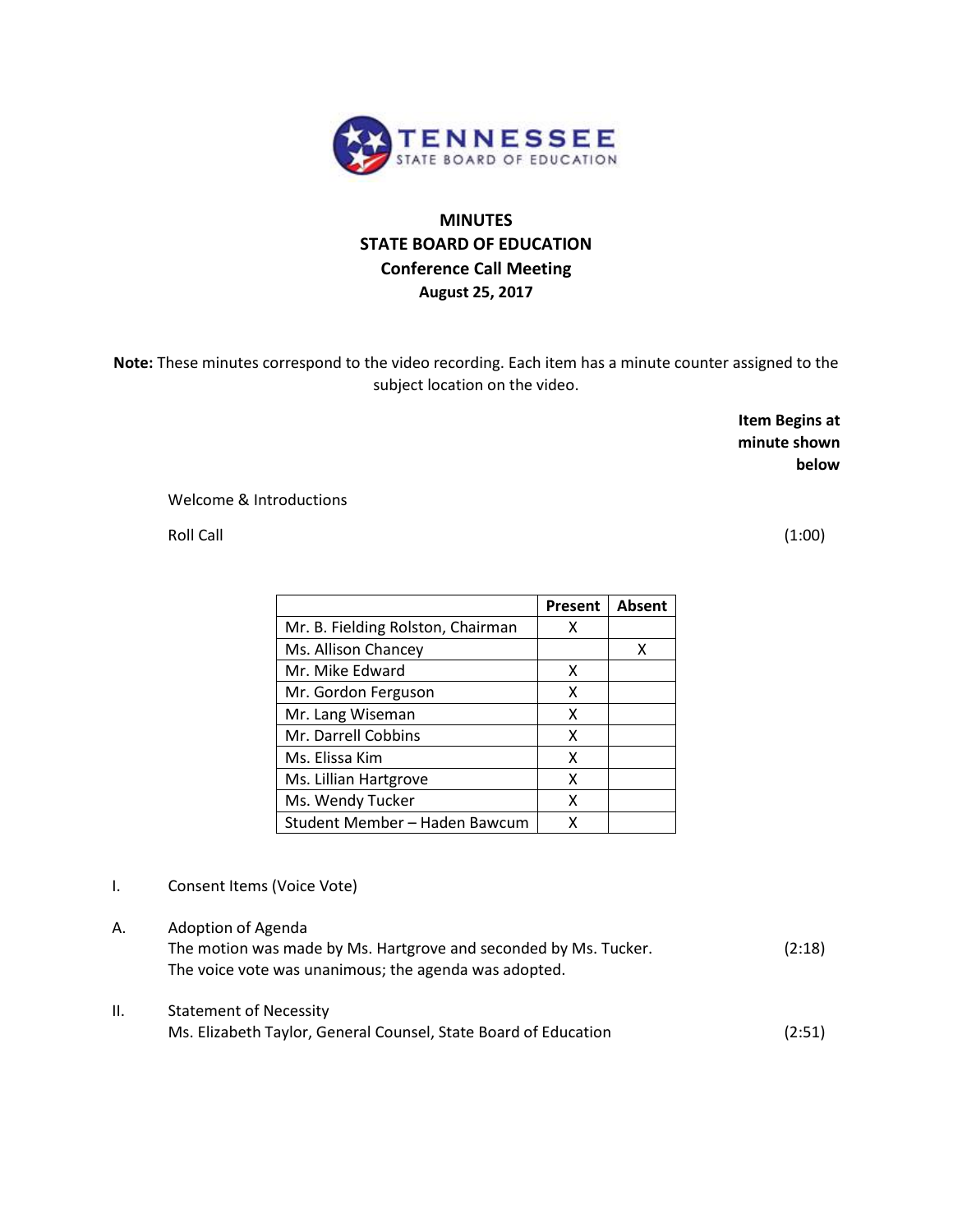III. Action Items (First Reading) (4:59) Items A and B were combined at this point and were voted on together.

A. Minimum Requirements for the Approval of Public Schools Rule 050-01-03 (4:59) This was the first reading of a rule to amend the requirements for students with disabilities taking End of Course assessments. Presented by Ms. Theresa Nicholls, Assistant Commissioner for Special Populations and Student Support with the Department of Education.

B. High School Policy 2.103 (4:59)

This was the first reading of an item to amend the requirements for students with disabilities taking End of Course assessments. This policy aligns with the Minimum Requirements for the Approval of Public Schools Rule also on first reading. Presented by Ms. Theresa Nicholls. Motion made to approve on first reading by Ms. Tucker and seconded by Mr. Ferguson.

|                                   | <b>YEA</b> | <b>NAY</b> |
|-----------------------------------|------------|------------|
| Mr. B. Fielding Rolston, Chairman | x          |            |
| Mr. Mike Edward                   | X          |            |
| Mr. Gordon Ferguson               | x          |            |
| Mr. Lang Wiseman                  | x          |            |
| Mr. Darrell Cobbins               | x          |            |
| Ms. Elissa Kim                    | x          |            |
| Ms. Lillian Hartgrove             | x          |            |
| Ms. Wendy Tucker                  | x          |            |
| Student Member - Haden Bawcum     | x          |            |

C. Non-Substantive Changes to Math, English Language Arts (ELA), and Science Standards (7:40) This was the first reading of item to correct minor mistakes related to typographical errors, punctuation, misspellings, inconsistencies, and formatting in the math, ELA, and science standards. Presented by Dr. Tammy Shelton, Senior Executive Director of Content & Assessment Design with the Department of Education. Motion made to approve on first reading by Mr. Edwards, and seconded by Ms. Hartgrove.

|                                   | <b>YEA</b> | <b>NAY</b> |
|-----------------------------------|------------|------------|
| Mr. B. Fielding Rolston, Chairman | x          |            |
| Mr. Mike Edward                   | x          |            |
| Mr. Gordon Ferguson               | x          |            |
| Mr. Lang Wiseman                  | x          |            |
| Mr. Darrell Cobbins               | x          |            |
| Ms. Elissa Kim                    | x          |            |
| Ms. Lillian Hartgrove             | X          |            |
| Ms. Wendy Tucker                  | x          |            |
| Student Member - Haden Bawcum     | x          |            |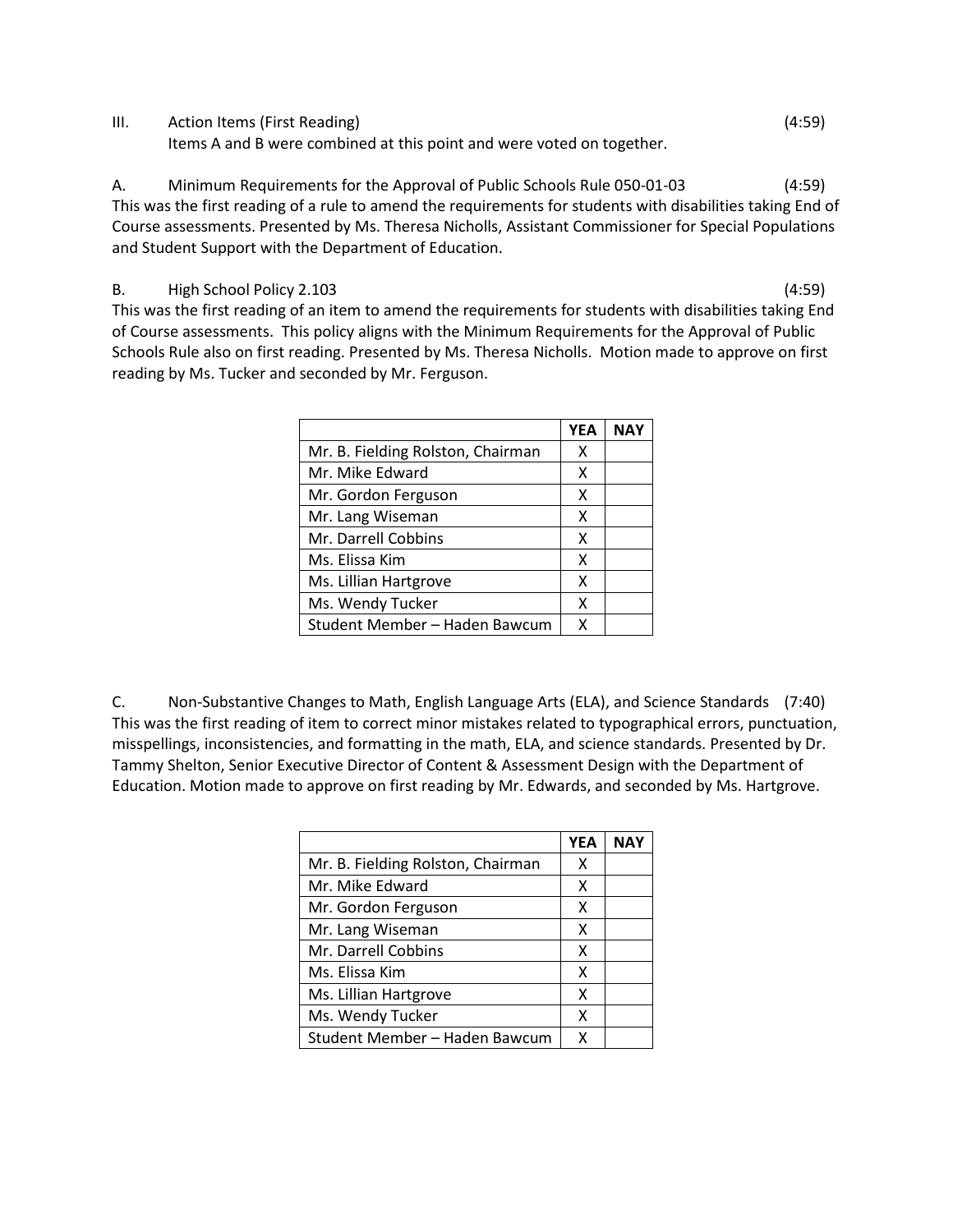## D. English as a Second Language (ESL) Program Policy 3.207 (9:48)

This was the first reading of an item to amend the ESL Program Policy to clarify ESL service requirements and to include additional definitions. Presented By Ms. Jan Lanier, Director of English Learner, Immigrant, & Migrant Programs at the Department of Education. Motion made to approve on first reading by Mr. Edwards and seconded by Mr. Bawcum.

|                                   | <b>YEA</b> | <b>NAY</b> |
|-----------------------------------|------------|------------|
| Mr. B. Fielding Rolston, Chairman | х          |            |
| Mr. Mike Edward                   | x          |            |
| Mr. Gordon Ferguson               | X          |            |
| Mr. Lang Wiseman                  | X          |            |
| Mr. Darrell Cobbins               | x          |            |
| Ms. Elissa Kim                    | x          |            |
| Ms. Lillian Hartgrove             | x          |            |
| Ms. Wendy Tucker                  | x          |            |
| Student Member - Haden Bawcum     | χ          |            |

IV. Action Items (Final Reading)

A. Adult Education Rule 0520-01-02-.05 and 0520-01-02-.06 (26:34)

This was the final reading of updates to the funding of adult education programs that lead to a regular high school diploma. Presented by Ms. Elizabeth Fiveash, Assistant Commissioner for Policy and Legislation with the Department of Education. Motion made to approve on final reading by Mr. Ferguson and seconded by Ms. Hartgrove.

|                                   | <b>YEA</b> | <b>NAY</b> |
|-----------------------------------|------------|------------|
| Mr. B. Fielding Rolston, Chairman | x          |            |
| Mr. Mike Edward                   | x          |            |
| Mr. Gordon Ferguson               | x          |            |
| Mr. Lang Wiseman                  | x          |            |
| Mr. Darrell Cobbins               | X          |            |
| Ms. Elissa Kim                    | x          |            |
| Ms. Lillian Hartgrove             | X          |            |
| Ms. Wendy Tucker                  | X          |            |
| Student Member - Haden Bawcum     | х          |            |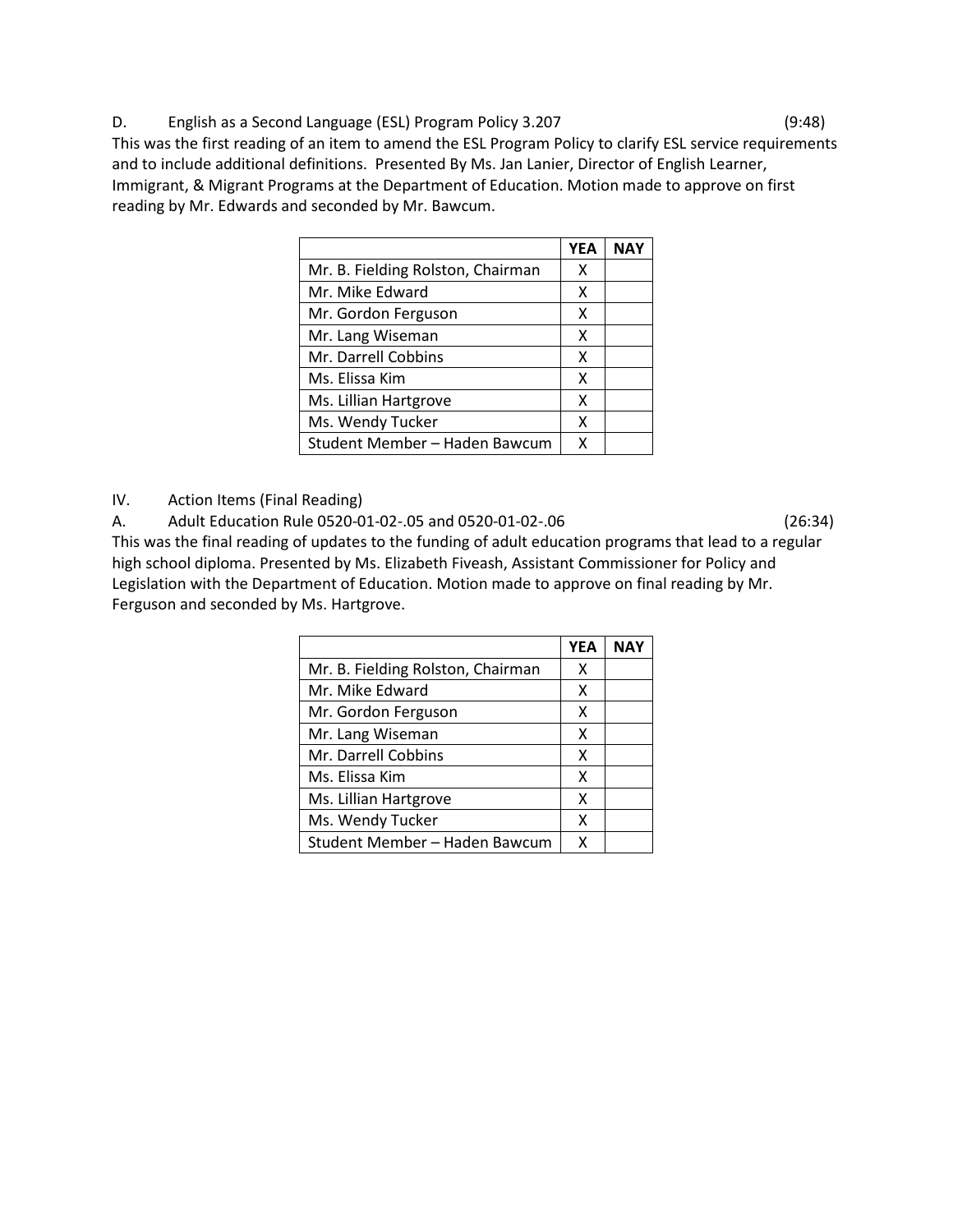B. Local Education Agency (LEA) Alternative Salary Schedule (28:44) This was the final reading of an item to approve Shelby County Schools' alternative salary schedule that uses performance as a criteria for salary increases. Presented by Dr. Paul Fleming, Assistant Commissioner of Teachers and Leaders, and Ms. Sylvia Flowers, Executive Director of Educator Talent, both with the Department of Education. Motion made to approve on final reading by Mr. Edwards and seconded by Ms. Hartgrove.

|                                   | <b>YEA</b> | <b>NAY</b> |
|-----------------------------------|------------|------------|
| Mr. B. Fielding Rolston, Chairman | x          |            |
| Mr. Mike Edward                   | х          |            |
| Mr. Gordon Ferguson               | X          |            |
| Mr. Lang Wiseman                  | x          |            |
| Mr. Darrell Cobbins               | Χ          |            |
| Ms. Elissa Kim                    | x          |            |
| Ms. Lillian Hartgrove             | x          |            |
| Ms. Wendy Tucker                  | X          |            |
| Student Member - Haden Bawcum     | x          |            |

C. Standard Setting for Grade 2 TNReady, Grades 3-8 TNReady, Grade 2 TCAP-Alt, (31:30) Grades 3-8 TCAP-Alt Social Studies/Science and High School TCAP-Alt Biology

This was the final reading of student performance levels for grades 2-8 English language arts and mathematics and grades 2-8 for the ALT assessment. Presented by Dr. Nakia Towns, Assistant Commissioner of Data and Research with the Department of Education. Motion made to approve on final reading by Mr. Edwards and seconded by Ms. Hartgrove.

|                                   | <b>YEA</b> | <b>NAY</b> |
|-----------------------------------|------------|------------|
| Mr. B. Fielding Rolston, Chairman | х          |            |
| Mr. Mike Edward                   | x          |            |
| Mr. Gordon Ferguson               | x          |            |
| Mr. Lang Wiseman                  | x          |            |
| Mr. Darrell Cobbins               | х          |            |
| Ms. Elissa Kim                    | X          |            |
| Ms. Lillian Hartgrove             | x          |            |
| Ms. Wendy Tucker                  | x          |            |
| Student Member - Haden Bawcum     | x          |            |